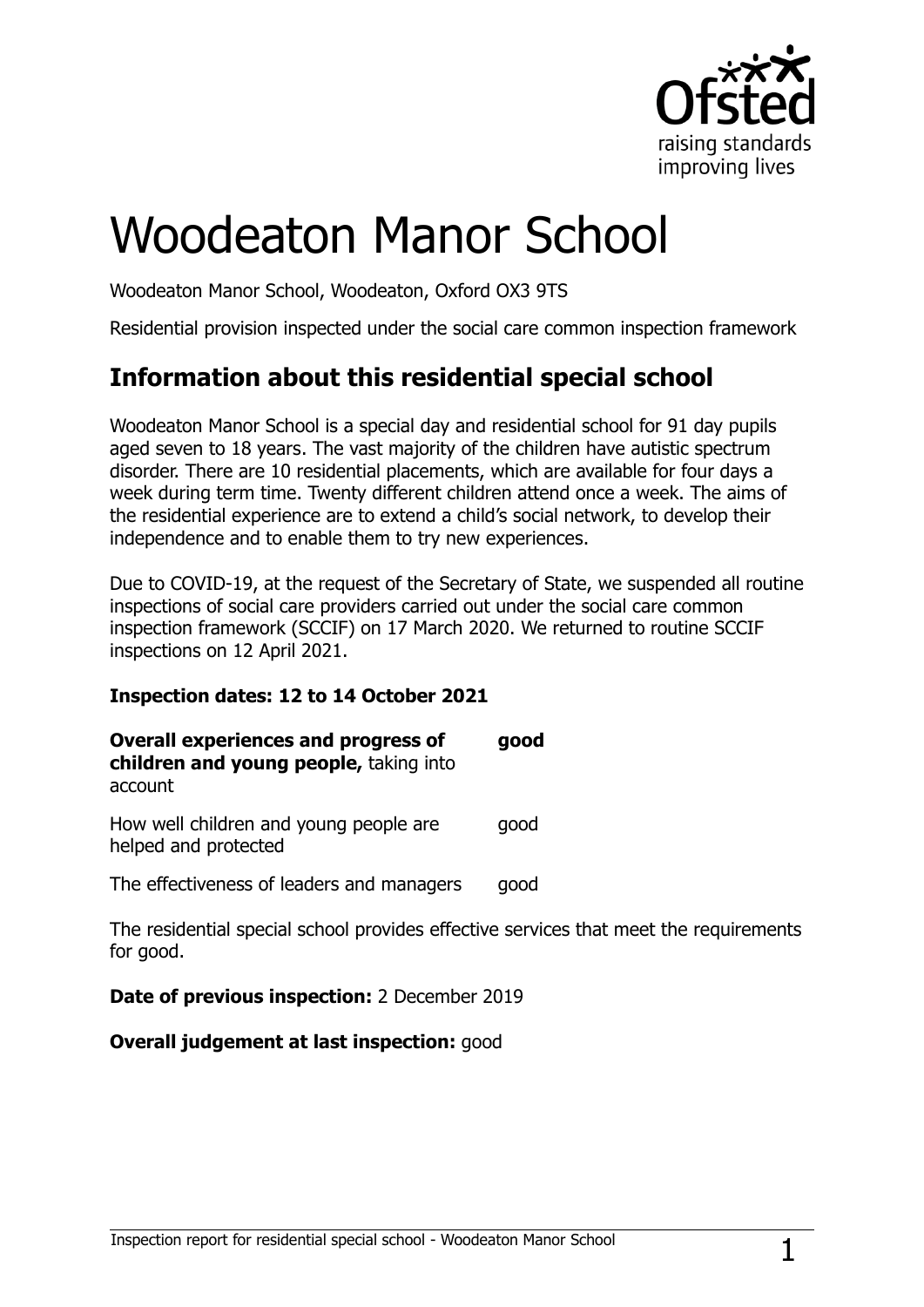

## **Inspection judgements**

#### **Overall experiences and progress of children and young people: good**

Children make good progress with their social and individual skills through attending the residential provision. They enjoy a relaxed residential environment where they can try new activities and experiences. Children like the staff, who are attentive to their needs, allowing them freedom while being available at all times. Children are able to choose who they want to a share bedroom with and this can be changed if it is required. Parents speak highly about the positive experiences their children have in the residential provision. They have recognised the significant improvements that their children are making in the social and independent aspects of their lives. The children are seen as individuals with specific needs, who are helped to be able to fit into the group.

Children feel listened to. Staff seek their views through group meetings and individual discussions. Children come together as a group the week before to decide each stay's activities and meal choices. The head of care has improved the process for seeking children's views on wider issues, as the original group approach was not effective for all children. This has included general discussion while travelling in the car, for example. It has been identified that these ad hoc discussions should be recorded in the same detail as formal meetings. This has not been happening routinely.

Links with education are clear and most of the residential staff also work in the school. The consistency across the teams ensures smooth changes between school time and residential time. Children are helped to work through any issues during the school day with the residential staff.

A range of socially and emotionally stimulating activities helps children to explore beyond their usual choices. Activities include trampolining, using adventure playgrounds where children learn to share equipment, playing football and being part of a team, and sharing a living space. Children learn independent skills such as shopping and cooking for themselves, alongside developing personal care and independence skills. Children learn how to manage in group situations, such as sharing and tolerating others in their space. Progress includes two children helping each other to make their beds. Children are supported to engage in new and meaningful activity during normal day-to-day routines. For example, a child was assembling a flat-pack table over breakfast, learning a valuable life skill.

Children are helped to understand healthy living and what this means for them. This includes trying different foods, as well as them understanding their own physical and emotional well-being needs. The school's educational psychologist has a key understanding of each child's needs, supporting staff in how to best to meet those needs. Support from partner agencies, such as child and adolescent mental health services, is sought as needed. Some health and welfare plans are not sufficiently clear. For example, one child's plan did not guide staff about how to respond should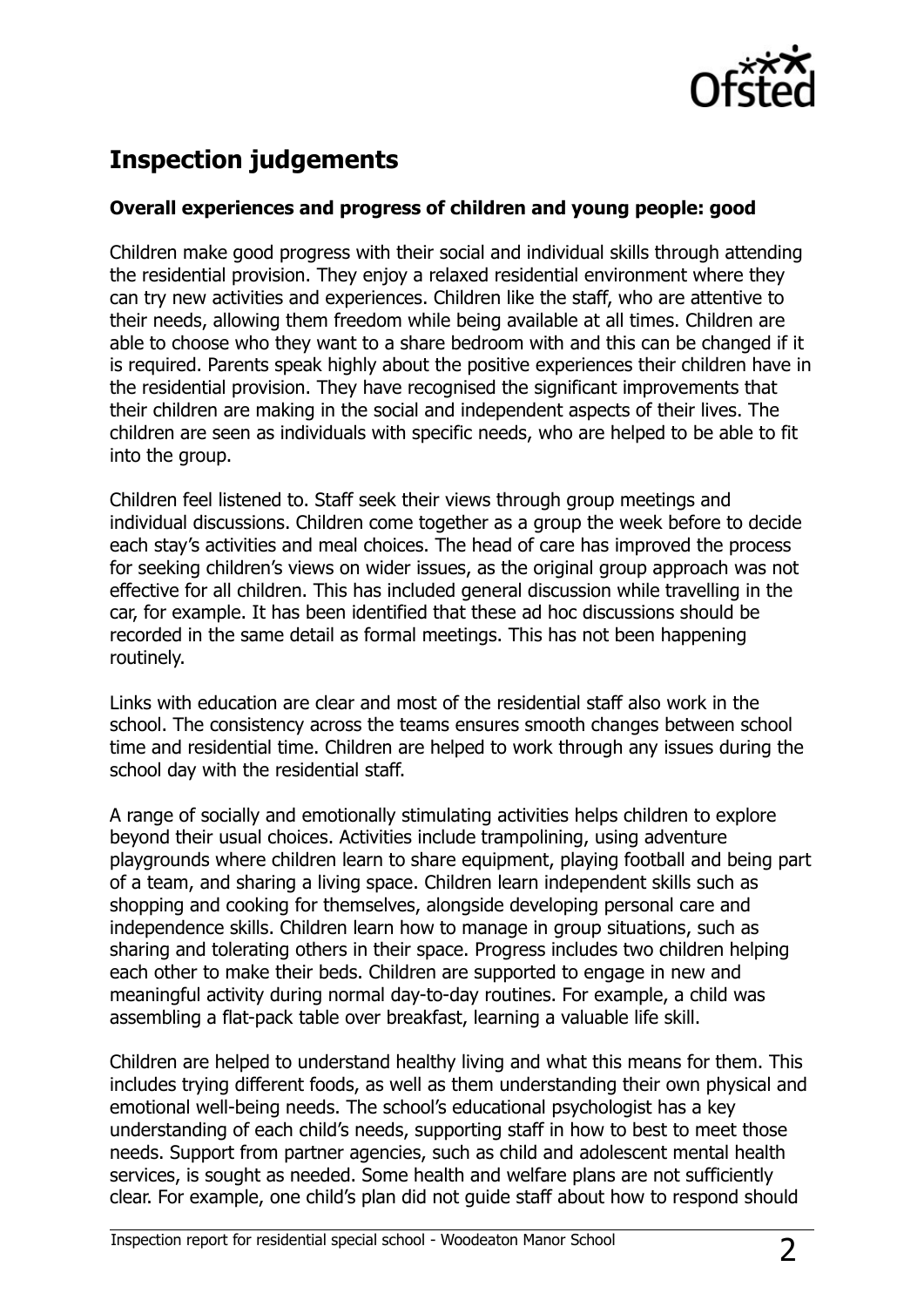

the child have a seizure, although, when asked, all staff knew how to respond should this happen.

#### **How well children and young people are helped and protected: good**

Children show that they feel safe in the residential provision. They are confident in approaching staff when they are feeling anxious, or for general help and interaction. Staff have a strong understanding of each child's specific vulnerabilities and do all they can to protect children from risk. Staff are clear about how to respond to safeguarding concerns, using the organisation's web-based safeguarding reporting tool.

Joint working with partner agencies is excellent. Referrals to partner agencies are swift, with a clear chronology of events. The response to a developing exploitation and grooming child protection concern during the inspection demonstrated swift action to protect the children involved. Oversight and reflection of responses to concerns are of good quality. The new safeguarding governor is motivated and has a wealth of relevant experience that she will bring to the role.

Children learn how to be safe online. Staff help them to understand when it is safe to share information and who it is safe to share it with, guided by an online education pack. In addition, the school's web monitoring filter allows for a quick response to any issues. The screenshot function picks up any concerning words. Records show immediate interventions to help children if they are writing about or searching for anything of concern. Children at risk of grooming and radicalisation are helped to understand what others may be trying to encourage them to believe or do.

Staff recognise all behaviour as communication. The educational psychologist takes a prominent lead in supporting staff to meet children's emotional needs and consider what their actions are communicating. Staff act quickly to address any upset or distress. They make sure children can process changes in activities to reduce the impact of change and endings. Staff use their relationships with children to calm situations, while letting the children know they have been listened to. Staff engage children to reflect on their actions and consider how best to manage similar concerns in the future. The use of physical intervention is rare. Records show the need for the intervention and responses after the incident. Children rarely go missing from the school. The swift response when a child went missing during the inspection involved a coordinated plan, with staff remaining close to the child and encouraging him to return.

The quality of the environment is not always as good as it should be. Recommendations to give one of the residences a deep clean before children stayed there again had not been acted on. Health and safety is well managed and children are protected from avoidable risk. Walk-through fire practice evacuations, without sounding the alarm, mean children know how to respond, without the negative sensory impact.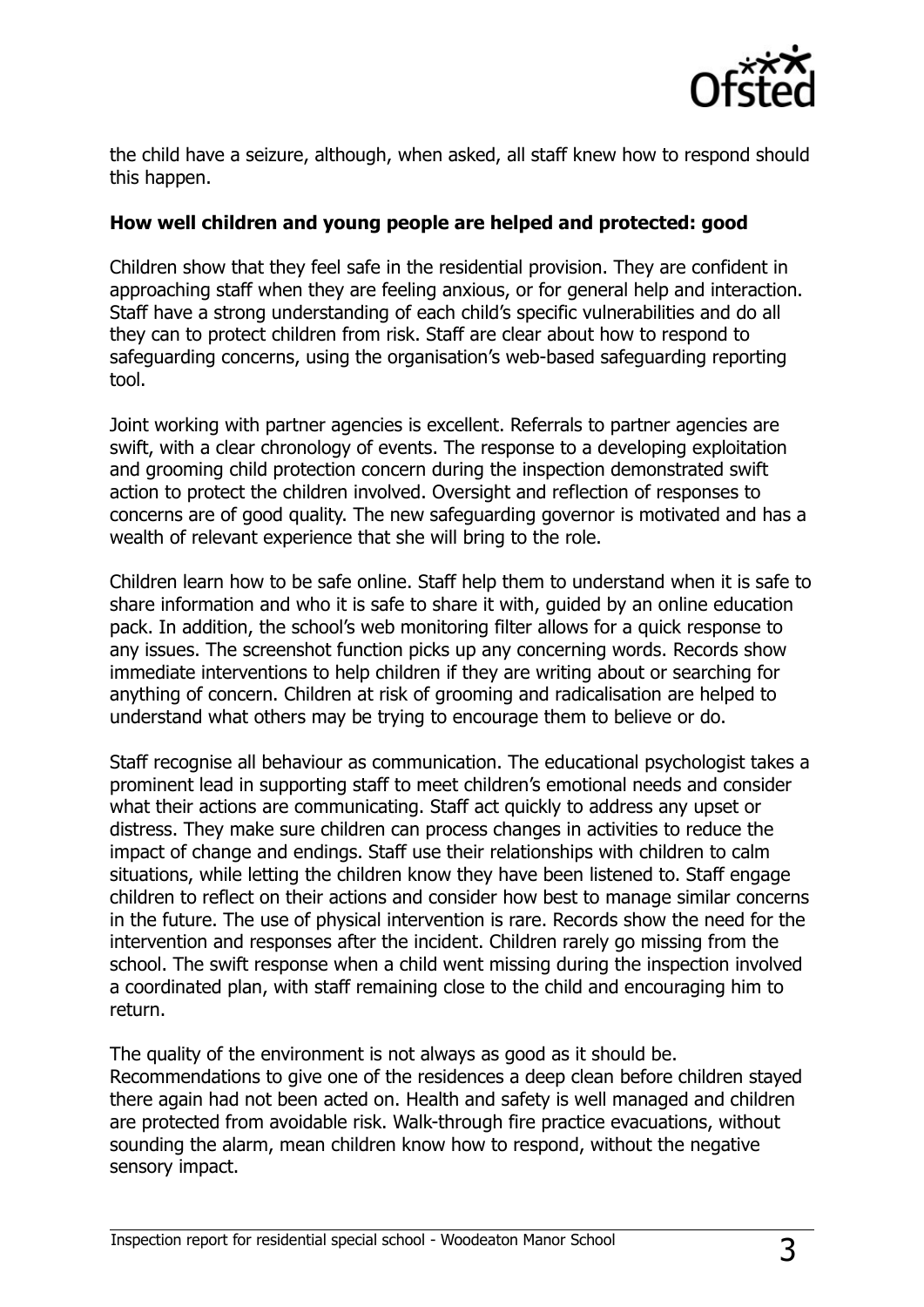

#### **The effectiveness of leaders and managers: good**

Leaders and managers are aspirational for all the children across the school, as are the residential staff. The head of care is constantly striving to improve the outcomes for children through developing all aspects of the residential provision. All staff are proud of the children's accomplishments, both academically and socially. While staff are able to talk about children's progress, children's plans do not readily show the progress they are making against their targets. Additionally, plans are not concise and information is spread across various records, meaning that essential information could be missed.

Children's needs are central to how the school runs. The school provides a nurturing environment where children are able to express themselves and be safe. Staff take into account children's current sensitivities and go beyond expectations to ensure children do not feel isolated. For example, staff help children who cannot manage the classroom environment, allowing them space and freedom to walk the grounds and speak to other staff. Joint working with partner agencies is a strength across the school. Staff are confident in challenging agencies if they do not feel they are providing a suitable service for children, always championing children's needs.

Staff say they are happy in their roles and feel well supported by the leaders in the school, particularly the head of care. They have the training they require to meet children's specific needs and most of the residential team are now undertaking level 3 qualifications. Appraisals provide a sound reflection tool for staff to identify their areas for development. Supervision has been sporadic due to the impact of COVID-19 and not all supervision has been on a one-to-one basis.

The regular monitoring of the residential service provides a sound basis for improving the service. Governors' residential reports provide good oversight and challenge for managers and leaders. Despite that, reviews by both governors and senior leaders lack detailed evaluation. The educational psychologist evaluated the impact of the pandemic on the children and the school as a whole and detailed what measures needed to be put in place to support children to adjust.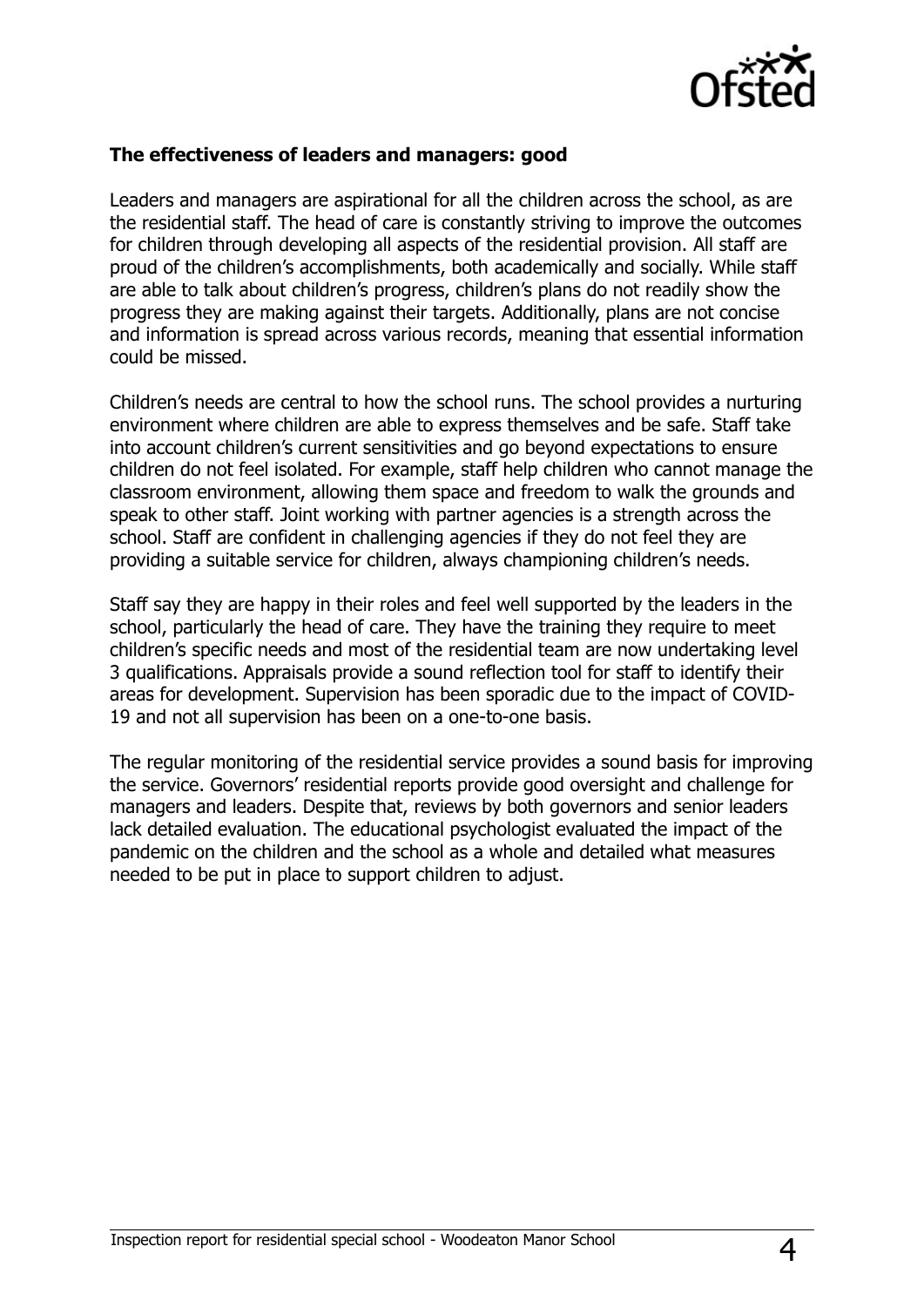

### **What does the residential special school need to do to improve?**

#### **Compliance with the national minimum standards for residential special schools**

The school does not meet the following national minimum standard for residential special schools:

Every child has an accurate, permanent record of their history and progress which can be read by the child at any time (except where the data controller is not obliged to supply the information to the child), and add personal statements or statements correcting errors. (NMS 22.1)

#### **Recommendations**

■ The registered person should develop a system to ensure there is an acceptable level of tidiness and cleanliness in the residential cottages.

## **Information about this inspection**

Inspectors have looked closely at the experiences and progress of children and young people using the 'Social care common inspection framework'. This inspection was carried out under the Children Act 1989 to assess the effectiveness of the service, how it meets the core functions of the service as set out in legislation, and to consider how well it complies with the national minimum standards.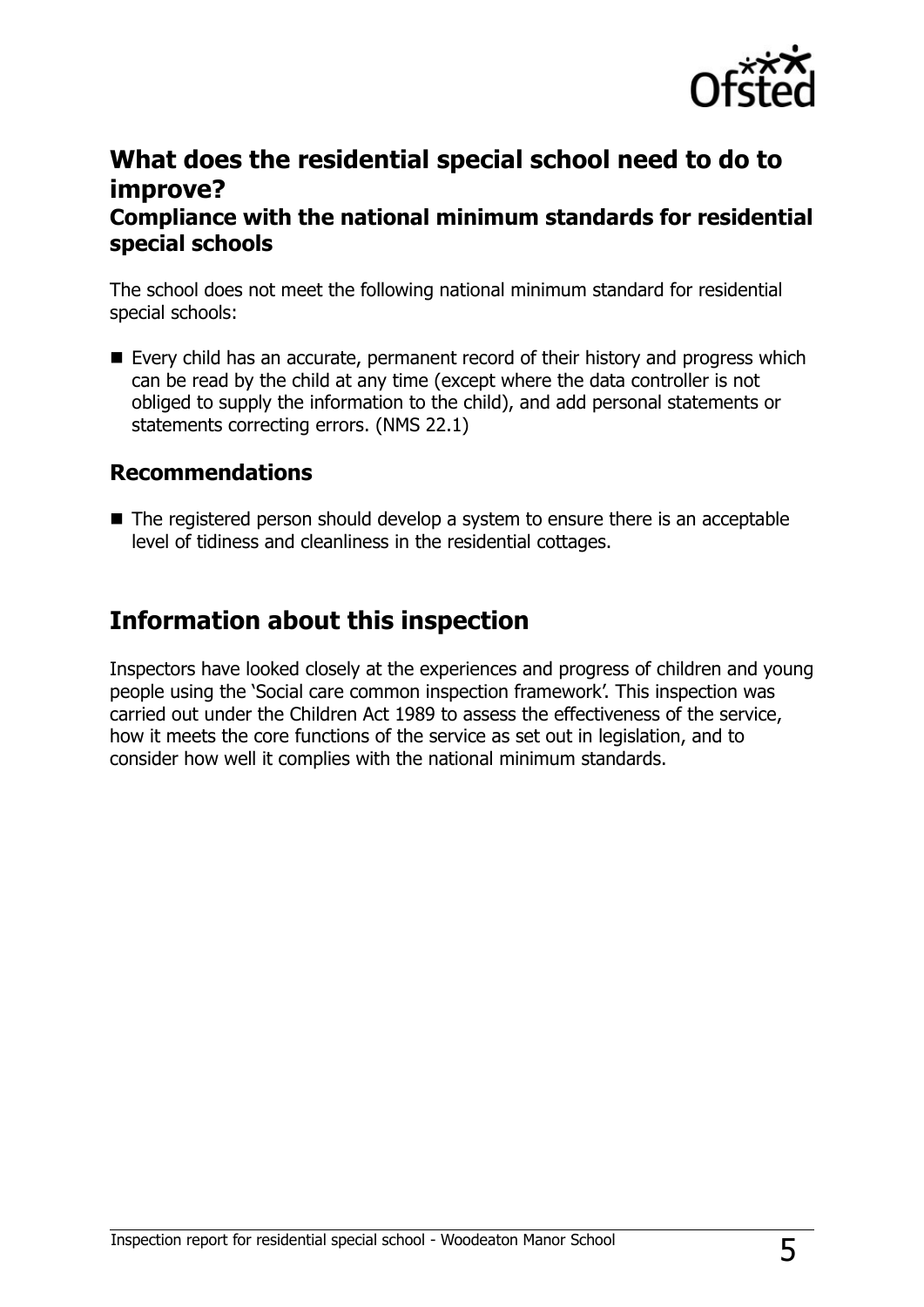

# **Residential special school details**

**Social care unique reference number:** SC013056

**Headteacher/teacher in charge:** Simon Bishop

**Type of school: Residential special school** 

**Telephone number:** 01865 558722

**Email address:** head.7002@woodeaton.oxon.sch.uk

## **Inspectors**

Jennie Christopher, Social Care Inspector (lead) Matt Nicholls, Social Care Inspector